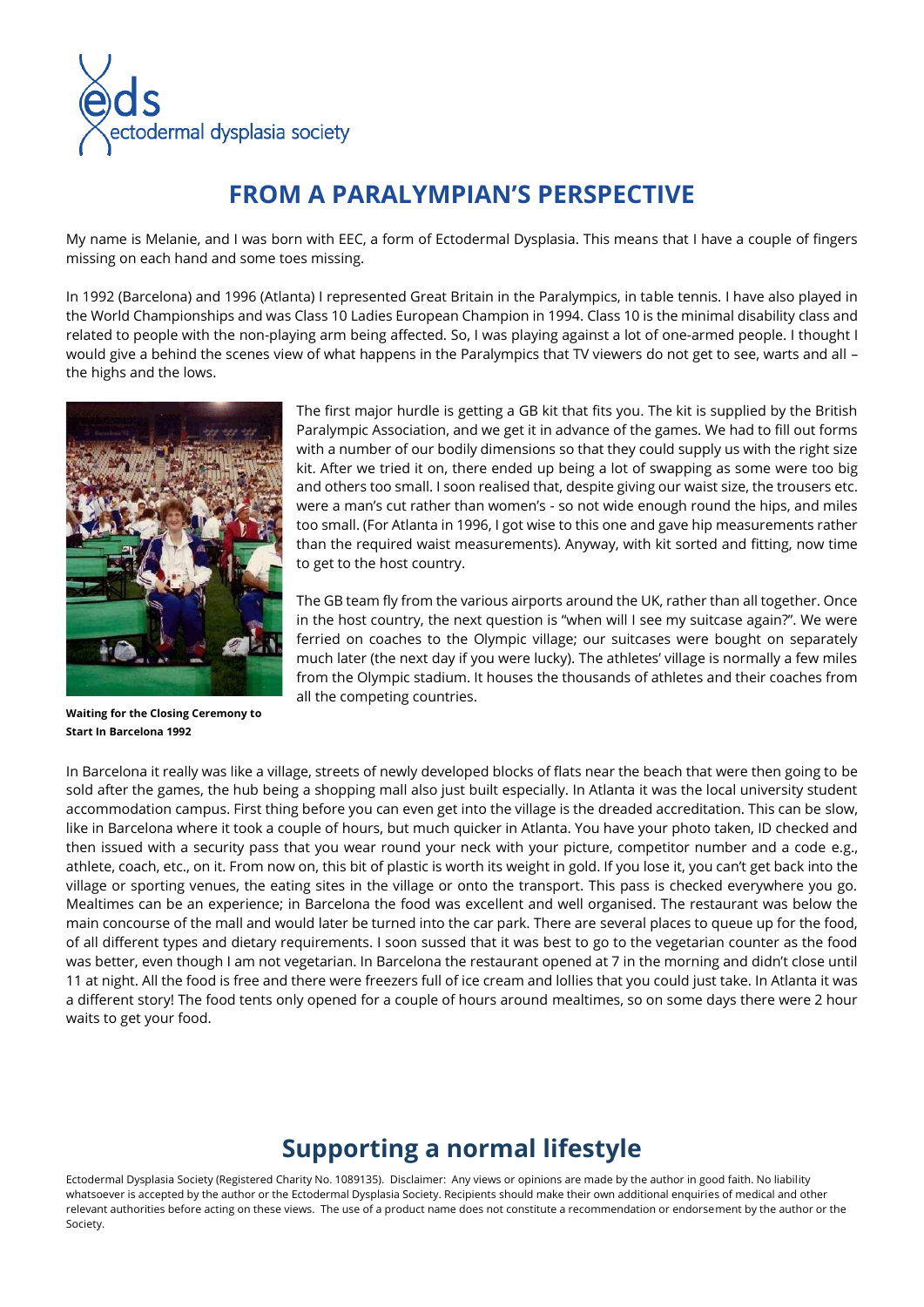

You arrive at the village about 10 days before the opening ceremony and the next 10 days are used for last minute training. Each country has a set training time to use the table tennis tables in the venue itself.

Now comes the opening ceremony. This for me is one of the highlights of the games and takes all day for the athletes and coaches. In fact, a lot of competitors who are competing the next day tend to miss this out as it can be so tiring. Late morning, you are taken on many coaches from the transport bay in the village to a venue outside the stadium in time for that evening's big event. We all have our official smart walking out kit which is used for this occasion only. Then you wait and wait and wait. The countries are seated in alphabetical order.



**Opening Ceremony- entering the stadium with team GB Atlanta 1996**

In Atlanta we were in the next-door baseball stadium. In Barcelona, all the teams circled the stadium outside. Despite the wait it is all very exciting and there is such a party atmosphere. There are loads of TV crews coming round, the BBC were there filming with Helen Rollason. Eventually when it is time, the teams all file into the stadium. As you get nearer and nearer to the tunnels into the center of the stadium, you can hear the crowds roaring, then it is that moment when you just see all the crowds as you enter the arena. There is then the march around the track, with the music being drowned out by all the clapping and cheering. We were then shown to our places on the middle of the athletics field. When the team for the host nation comes in last, the roar of the home crowd is amazing.

At the end of the ceremony, it is a scramble to get out of the stadium first before all the other thousands of competitors, physios, and coaches to get on one of the 1st buses back to the village. Each country is assigned a different part of the village, where the team will have its accommodation plus offices as its headquarters. Here British press releases are displayed, and general organisation of team GB is done.



 **GB Team Lodge- Atlanta**

Team GB doesn't just consist of competitors, there are the officials from the British Paralympic Association, coaches for each of the sports, team physio's and then each sport may bring their own physio. There are also British doctors and nurses to provide a medical service for the whole team. There are also laundry facilities. The only time you meet the other competitors from other countries in the village is at mealtimes, on the transport or in the village entertainment venues. In Barcelona there was ten pin bowling, various music bars (soft drinks only!!), entertainment and a Pizza Hut. In Atlanta, not so good; just the communal food tents. At least the GB team had its own privately hired lodge which had comfy chairs and sofas, books, and a TV for the team. In Barcelona we even had Prince Edward come out to our part of the village and chat to everyone there very unofficially just standing on the pavement outside the accommodation blocks.

You must be fit just to live in the village - let alone for the sports. The village is so large that it can be a good 15-minute walk to get to the restaurant or transport bays. There is a lot of standing around waiting for meals (in Atlanta) and transport to and from your sporting venue. You must wait for the designated buses for your sporting venue, and if you missed one it was a very long wait.

## **Supporting a normal lifestyle**

Ectodermal Dysplasia Society (Registered Charity No. 1089135). Disclaimer: Any views or opinions are made by the author in good faith. No liability whatsoever is accepted by the author or the Ectodermal Dysplasia Society. Recipients should make their own additional enquiries of medical and other relevant authorities before acting on these views. The use of a product name does not constitute a recommendation or endorsement by the author or the Society.